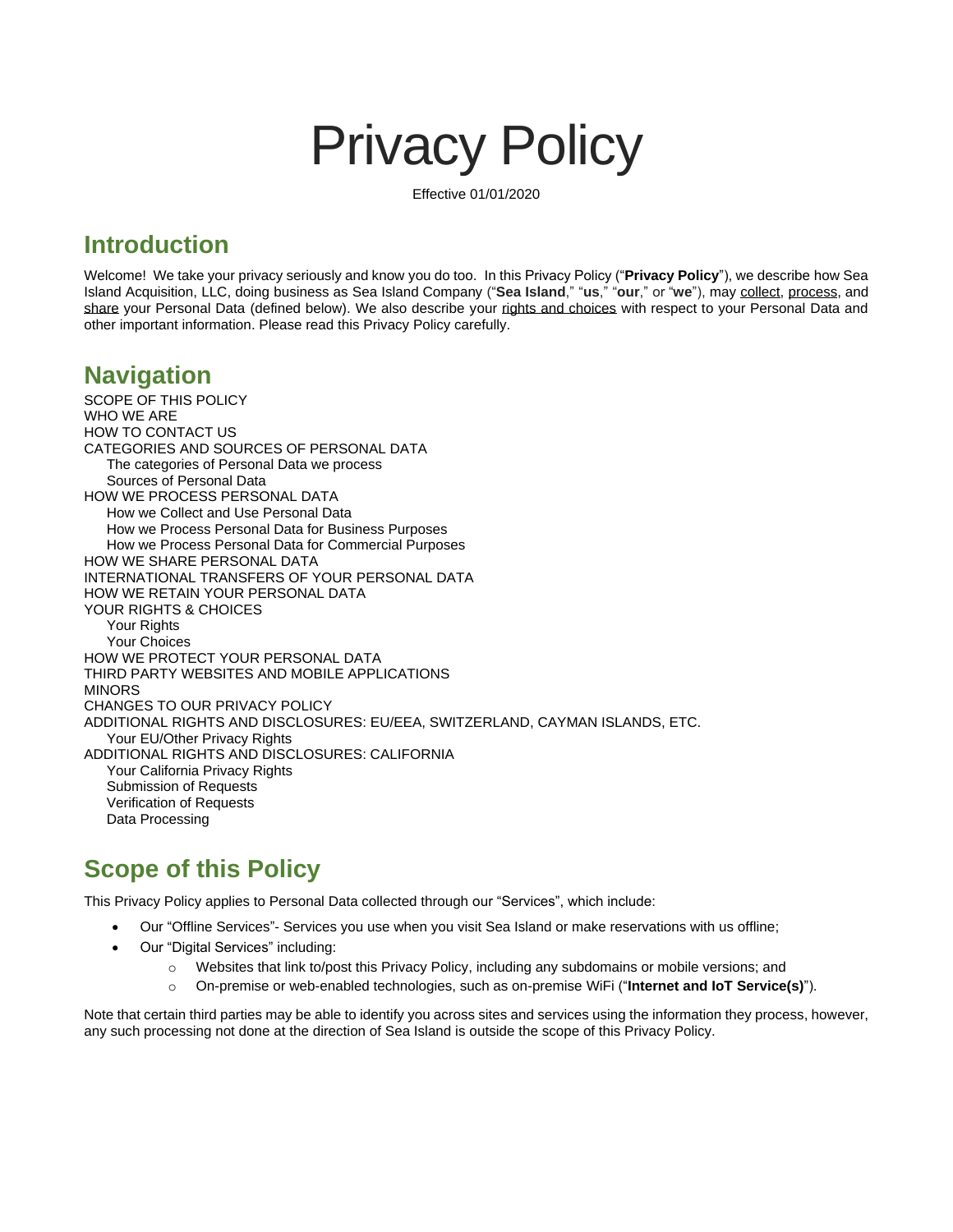# <span id="page-1-0"></span>**Who We Are**

<span id="page-1-1"></span>Sea Island Acquisition, LLC is a hotel/resort located at 100 Cloister Drive, Sea Island, GA 31561.

# **How to Contact Us**

If you have any comments or questions about this Privacy Policy or privacy practices, please contact our Data Privacy Team at:

Sea Island Attn: Legal 100 Cloister Drive, Sea Island, GA 31561

**General Inquiries, Marketing Choices, and Data Updates**[: privacy@seaisland.com](mailto:privacy@seaisland.com)

**Data Rights Inquiries**: Call (844) 993-9887 or email [privacy@seaisland.com.](mailto:privacy@SeaIsland.com)

**California Direct Marketing Disclosure Requests**: [privacy@seaisland.com](mailto:privacy@SeaIsland.com)

# <span id="page-1-2"></span>**Categories and Sources of Personal Data**

The following describes how we process data relating to identified or identifiable individuals and households ("**Personal Data**"), including the categories of Personal Data, its sources, and the purposes for which we process that data.

## <span id="page-1-3"></span>Categories of Personal Data We Process

The categories of Personal Data we collect and use include (these are examples may change):

| <b>Identity Data</b>                     | Information such as your name; address; email address; telephone number;<br>gender; date of birth, age and/or age range; account login details, including your<br>user name and password, or other account-related information; information you<br>provide in connection with your application to be a vendor, employee, or otherwise<br>join or support our team; your identity, public profile, and similar information from<br>social networks such as Facebook; and information such as unique IDs and similar<br>data collected or derived from the use of RFID enabled products such as keycards. |
|------------------------------------------|---------------------------------------------------------------------------------------------------------------------------------------------------------------------------------------------------------------------------------------------------------------------------------------------------------------------------------------------------------------------------------------------------------------------------------------------------------------------------------------------------------------------------------------------------------------------------------------------------------|
| Contact Data                             | Identity Data that relates to information about how we can contact or communicate<br>with you, such as email, phone numbers, physical addresses, and social media<br>handles.                                                                                                                                                                                                                                                                                                                                                                                                                           |
| Government<br><b>Identification Data</b> | Identification cards or numbers issued by government entities, such as a driver's<br>license, social security number, or passport.                                                                                                                                                                                                                                                                                                                                                                                                                                                                      |
| <b>Location Data</b>                     | Information about your location, including "precise location data" (data from GPS,<br>Wi-Fi triangulation, and similar) and "general location" (social media tags/posts,<br>dates and times of your visit and which properties or locations you visited).                                                                                                                                                                                                                                                                                                                                               |
| Device/Network Data                      | Browsing history, search history, and information regarding your interaction with a<br>web site, application, or advertisement (e.g. IP Address, MAC Address, SSIDs or<br>other device identifiers or persistent identifiers), online user ID, device<br>characteristics (such as browser/OS version), web server logs, application logs,<br>browsing data, first party cookies, third party cookies, web beacons, clear gifs and<br>pixel tags.                                                                                                                                                        |
| Commercial Data                          | Information about the Services we provide to you and about reservations and<br>transactions you make with us or other companies operating through us or on our<br>behalf (including travel agents), information relating to events and services at our<br>properties and locations you attend/use, information about purchases, what has<br>been provided to you, when and where and, if applicable, how much you paid, and<br>similar information.                                                                                                                                                     |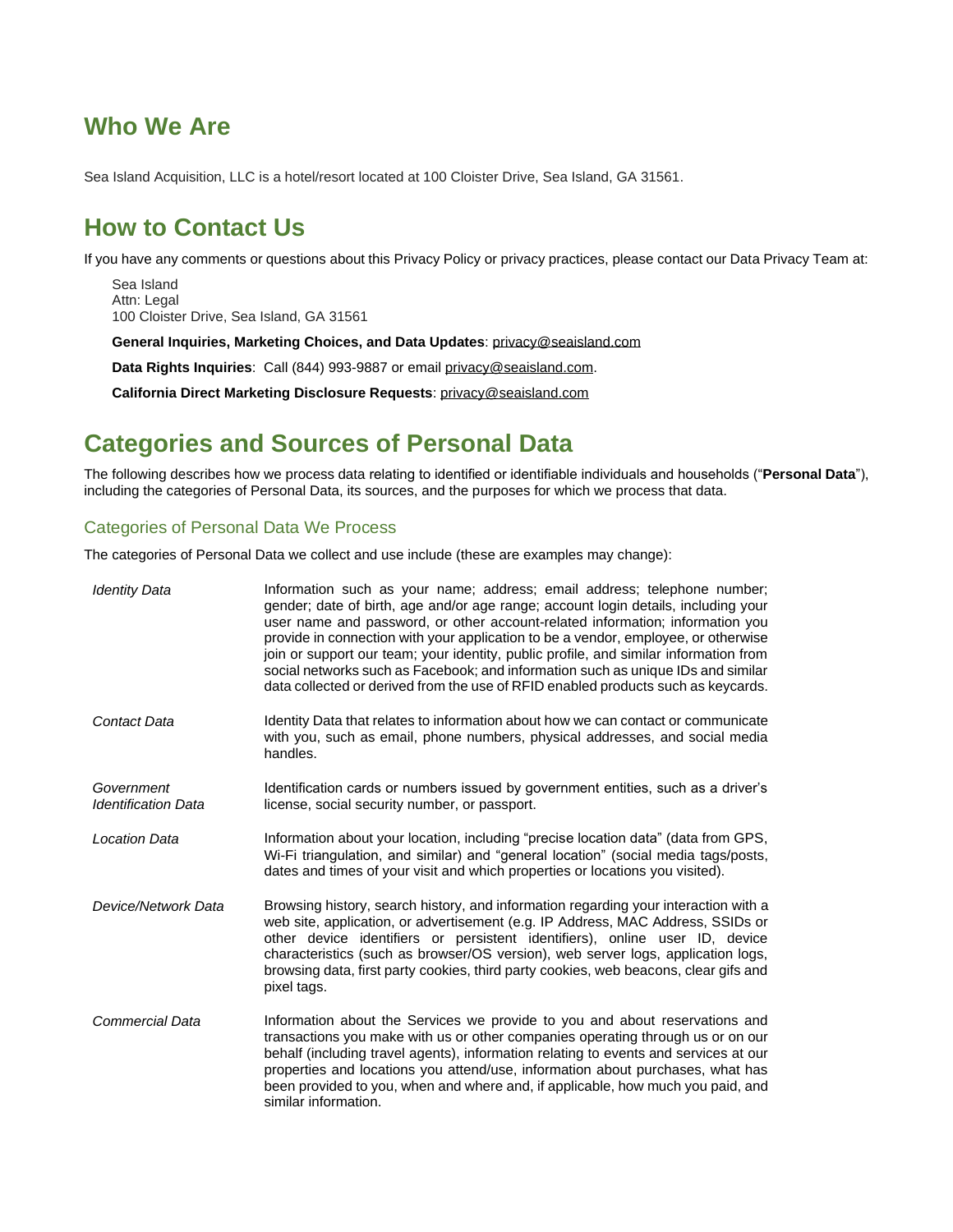| Inference Data        | Personal Data used to create a profile about you reflecting your preferences,<br>characteristics, psychological trends, predispositions, behavior, attitudes,<br>intelligence, abilities, and aptitudes, market segments, likes, favorites and other<br>data or analytics provided about you or your account by social media companies<br>or data aggregators, including household data, the products and services you use<br>or intend to use or purchase, and your interests. |
|-----------------------|---------------------------------------------------------------------------------------------------------------------------------------------------------------------------------------------------------------------------------------------------------------------------------------------------------------------------------------------------------------------------------------------------------------------------------------------------------------------------------|
| <b>Financial Data</b> | Information such as bank account details, payment card information, and<br>information from credit reference agencies, including similar data defined in Cal<br>Civ Code § 1798.80(e).                                                                                                                                                                                                                                                                                          |
| Audio/Visual Data     | Recordings and images collected from our surveillance cameras when you visit<br>our properties and locations and areas adjacent to them, as well as audio files and<br>records, such as voice mails, call recordings, and the like.                                                                                                                                                                                                                                             |
| <b>Health Data</b>    | Information about your health (for example when you are reserving<br>accommodations or activities requiring wheelchair access, when you request<br>accommodation for allergies, or when we are responding to an accident or other<br>health-related incident).                                                                                                                                                                                                                  |
| <b>User Content</b>   | Unstructured/free-form data that may include any category of Personal Data, e.g.<br>data that you give us in free text fields such as comment boxes, answers you<br>provide when you participate in sweepstakes, contests, and surveys, including any<br>other Personal Data which you may provide through or in connection with our<br>Services.                                                                                                                               |

## <span id="page-2-0"></span>Sources of Personal Data

We collect Personal Data from various sources, which vary depending on the context in which we process that Personal Data:

| Data you provide us                                   | We will receive Personal Data you provide to us, such as when you make a reservation or<br>stay with us, purchase our products or services, become a member of Sea Island, enter into<br>a real estate purchase contract for property at Sea Island, complete a transaction via our<br>Services, or when you otherwise use our Services.                                                                                                                                                        |
|-------------------------------------------------------|-------------------------------------------------------------------------------------------------------------------------------------------------------------------------------------------------------------------------------------------------------------------------------------------------------------------------------------------------------------------------------------------------------------------------------------------------------------------------------------------------|
| Data we collect                                       | We collect Personal Data about or generated by any device you have used to access our                                                                                                                                                                                                                                                                                                                                                                                                           |
| automatically                                         | Services, or when you use Wi-Fi at our properties.                                                                                                                                                                                                                                                                                                                                                                                                                                              |
| Data we receive<br>from service<br>providers & Agents | We receive Personal Data from online travel agents such as Expedia or Booking.com or<br>brick and mortar travel agents who transfer Personal Data to us when you book reservations<br>for our Services through them, and other service providers performing services on our<br>behalf.                                                                                                                                                                                                          |
| Data we receive                                       | We receive Personal Data from ad networks, behavioral advertising vendors, market                                                                                                                                                                                                                                                                                                                                                                                                               |
| from aggregators                                      | research, and social media companies or similar companies that provide us with additional                                                                                                                                                                                                                                                                                                                                                                                                       |
| and advertisers                                       | Personal Data such as Inference Data.                                                                                                                                                                                                                                                                                                                                                                                                                                                           |
| Data we receive                                       | We receive Personal Data from Facebook and other social media companies who may                                                                                                                                                                                                                                                                                                                                                                                                                 |
| from social media                                     | transfer Personal Data to us when you interact with that social media company in connection                                                                                                                                                                                                                                                                                                                                                                                                     |
| companies                                             | with our Services.                                                                                                                                                                                                                                                                                                                                                                                                                                                                              |
| Data we create and<br>infer                           | We, certain partners, social media companies, and third parties operating on our behalf<br>create and infer Personal Data such as Inference Data or Aggregate Data based on our<br>observations or analysis of other Personal Data processed under this Policy, and we may<br>correlate this data with other data we process about you. We may combine any Personal<br>Data about you that we receive from you, from other companies within our family of<br>companies, and from third parties. |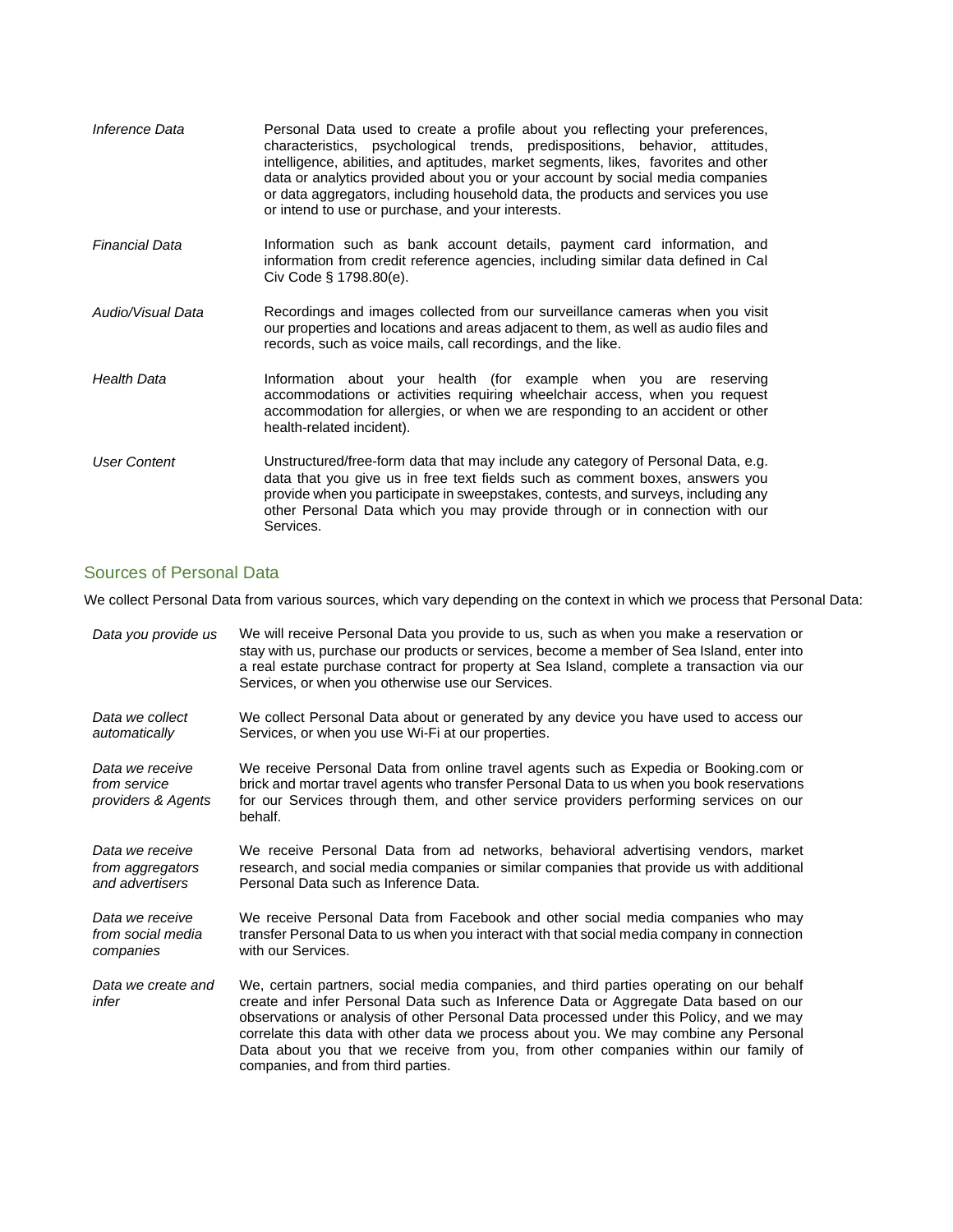# <span id="page-3-1"></span>**How We Process Personal Data**

When you use our Services, we process your Personal Data in specific contexts and for certain specified purposes, as well as for our general [business purposes](#page-5-0) and, in some cases, for [commercial purposes.](#page-6-1)

### <span id="page-3-0"></span>How we Collect and Use Personal Data

We collect and process Personal Data in several contexts when you use our Services, including:

#### <span id="page-3-3"></span>*When you make a purchase or other transaction with us or through our Service*

We generally process Identity Data, Financial Data, Commercial Data and Contact Data when you engage in a purchase and sale transaction, whether through our Digital Services or in person. This may also include Government Identification Data if you are applying to become a member of Sea Island, or if you purchase property at Sea Island, and in some cases for guest verification and security purposes. We process this Personal Data as necessary to perform or initiate a contract with you, process your order, and carry out fulfillment. In addition, we may also collect or create Device/Network Data and Inference Data. This data, together with other data we collect in this context is used in connection with legitimate business interests, such as ensuring the security of our Services, preventing fraud, providing information about our Services, contacting you about administrative matters, and responding to queries, complaints, or correspondence you send us. We may also use this Identity Data, Commercial Data, Contact Data, and Device/Network Data collected in this context for our [Commercial Purposes.](#page-6-1)

#### <span id="page-3-4"></span>*When you visit our properties or participate in activities we provide*

We generally process Identity Data, Commercial Data, Financial Data, Contact Data, and sometimes Government Identification Data when you interact with us Offline. Additionally, when you use electronic or RFID technologies, or use on-premise Digital Services, we will collect Device/Network Data (see below for additional information regarding our Digital Services). In addition, we may process this data in combination with Inference Data and Location Data that we collect and/or create as necessary in connection with certain legitimate business interests in verifying your identity for authentication and security purposes, preventing fraud, and returning lost property to its owner. We may also use Identity Data, Commercial Data, and Contact Data collected in this context for [Commercial Purposes.](#page-6-1)

We may sometimes collect Health Data, which is generally used so that we can tailor our Services to you (for example, a wheelchair accessible room) or in connection with our response to health-related incidents at our properties. We will process this information only with appropriate consent where required by law.

### *Closed Circuit Television (CCTV)*

We may operate CCTV or security cameras on and adjacent to our properties. In connection with these systems, we may collect and/or create Audio/Visual Data as necessary in connection with certain legitimate business interests, such as:

- preventing and detecting crime and to keep people who visit and work at our locations safe and secure;
- recording and investigating health and safety and other incidents which have happened or may have happened at our properties.

### *When you access or use our Digital Services*

When you use our Digital Services, we automatically collect and process Device/Network Data. We use this data as necessary to initiate or fulfill your requests for certain features or functions through our Services, such as keeping you logged in, delivering pages, etc. In addition to Device/Network Data, we may also collect and process Contact Data, Identity Data and Inference Data that we collect, create, and/or receive (including through the use of [cookies and similar technologies\)](#page-3-2). We typically use this data as necessary in connection with certain legitimate business interests, such as ensuring the security of our websites and other technology systems, and analyzing the use of our Digital Services, to help us make improvements.

Some Digital Services may, with your consent, process Location Data. We use this data, together with Inference Data, and Device/Network Data in order to provide directions and contextual information to you, and other features that require the use of location. We may also use this information in connection with our legitimate business interests, such as, creating aggregate information about users' location and patterns, which we use to help improve our Services. Note, Location Data may be required in order for you to use certain features of our Digital Services. We may also process Identity Data, Contact Data, and User Content if you interact with or identify us on social media platforms.

We may also use Identity Data, Device/Network Data, Location Data, Inference Data and Contact Data collected in this context for [Commercial Purposes.](#page-6-1)

#### <span id="page-3-2"></span>*Cookies and other tracking technologies*

We use cookies and similar technologies on our Digital Services. These technologies can be used to collect or create Identity Data, Device/Network Data, Contact Data, or Inference Data. Third parties may be allowed to view, edit, or set their own cookies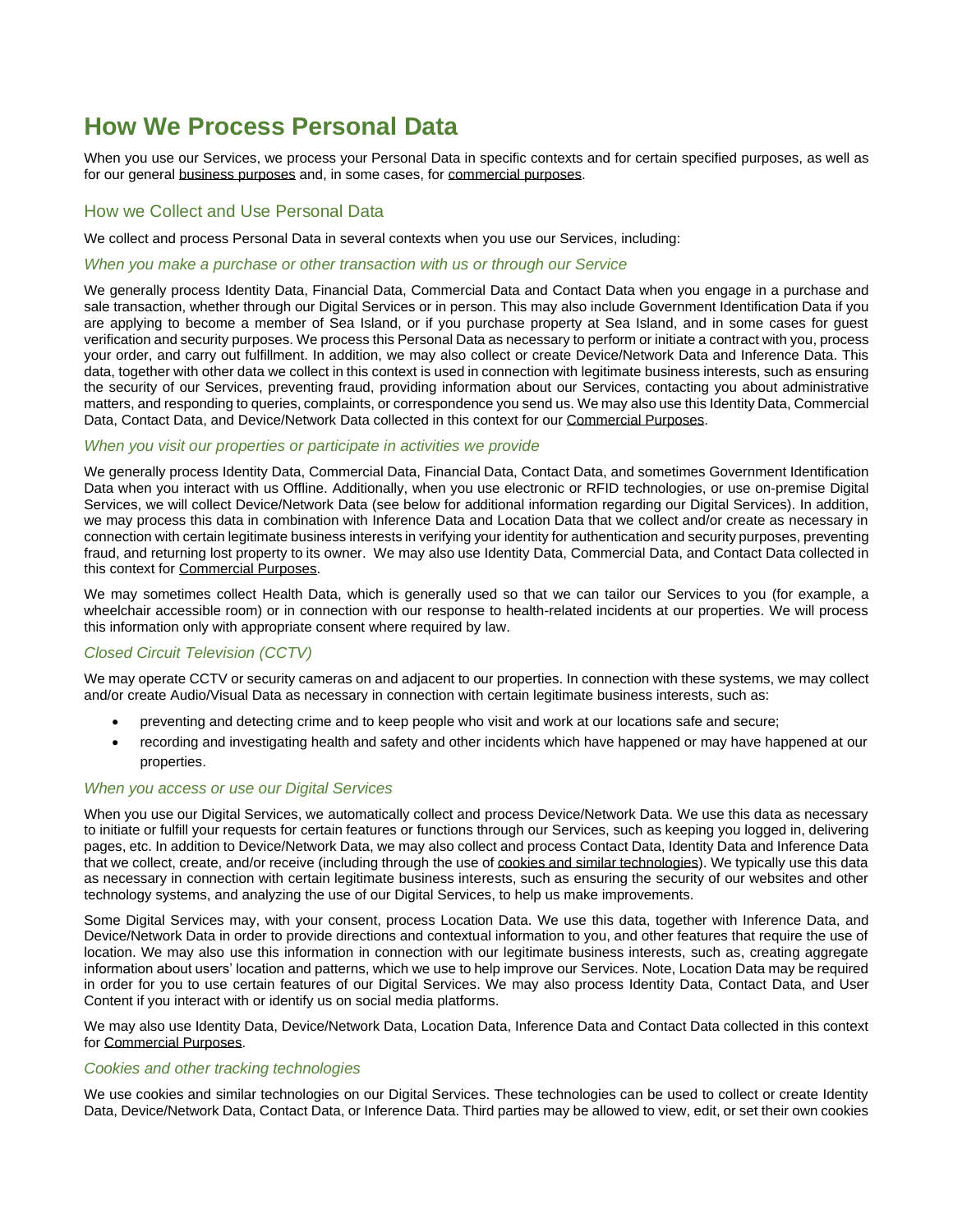or place web beacons on our websites. Cookies and web beacons allow us and third parties to distinguish you from other users of our websites, and some of these technologies can be used by us and/or our third party partners to identify you across platforms, devices, sites, and services. Third parties may engage in targeted advertising using this data.

We and authorized third parties may use cookies and similar technologies for the following purposes:

- for "essential" or "functional" purposes, such as to enable certain features of our Digital Services (for example, to allow a customer to maintain a basket when they are shopping at an online store);
- for "analytics" purposes, such as to analyze the traffic to and usage of our Digital Services (for example, how many people have looked at a page, how visitors move around the Site, what website they visited prior to visiting our Site, and use this information to understand user behaviors and improve the design and functionality of the website);
- for "retargeting" or similar advertising or commercial purposes, such as:
	- $\circ$  for social media integration e.g. via third-party social media cookies, or when you share information using a social media sharing button or "like" button on our Services or you link your account or engage with our content on or through a social networking website such as Facebook or Twitter;
	- $\circ$  to collect information about your preferences and demographics to help target advertisements which are more likely to be of interest to you using behavioral advertising; and
	- $\circ$  to allow us to carry out retargeting (this includes, for example, when advertisements are presented to you for products or services which you have previously looked at on a website but have not purchased).

The use of these technologies by third parties may be subject to their own privacy policies and is not covered by this Privacy Policy, except as required by law.

We may also use your Identity Data, Device/Network Data, Inference Data and Contact Data collected in this context for [Business](#page-5-0)  [Purposes](#page-5-0) and [Commercial Purposes.](#page-6-1)

#### <span id="page-4-0"></span>*When you enter a contest or other promotion*

We collect and process Identity Data, Contact Data, Government Identification Data and User Content as necessary to process your request to enter the contest, or take part in a promotion, notify you if you have won or to process delivery of a prize or for other related purposes. In addition, we may process this information in connection with our legitimate business interests, such as verifying your identity for authentication and security purposes, and helping us to prevent fraud.

Note, if you win a contest/sweepstakes, we may publicly post some of your data on our website (such as on a winners' page). Where required by law, your information will not be posted without your consent. Unless prohibited by law, we may use this Identity Data, Contact Data, and User Content information for [Commercial Purposes.](#page-5-0)

### <span id="page-4-1"></span>*When you contact us or submit information to us*

We collect and process Identity Data, Contact Data, and any Audio/Visual data or User Content you provide as necessary to address your request, fulfill the business purpose for which that information was provided, or for other related purposes. Additionally where you consent, if relevant to your request (such as an inquiry regarding a product, service, etc.) or if otherwise permitted by law, we may send you marketing communications as described further below, and use this information for [Commercial Purposes.](#page-6-1)

### <span id="page-4-2"></span>*Feedback and Surveys*

We may process Identity Data, Contact Data, Inference Data, and User Content collected in connection with guest surveys or questionnaires. We generally process this Personal Data as necessary to respond to guest requests/concerns, and create aggregate analytics regarding guest satisfaction. We may store and analyze feedback for our purposes, for example, to personalize the Services, and help recommend relevant offers or services. We may also use the Identity Data, Contact Data, Inference Data, and User Content collected in this context for Business [Purposes](#page-5-0) and [Commercial Purposes.](#page-6-1)

### *Employment & Service Provider Applications*

We may process Personal Data in connection with your application to be a vendor, employee, or otherwise join or support our team. We process this Personal Data primarily in connection with the personnel relationship. Details regarding our collection and processing of Personal Data for these purposes may be subject to the privacy policies of our service providers who manage our career portal, and this data is also subject to our internal policies.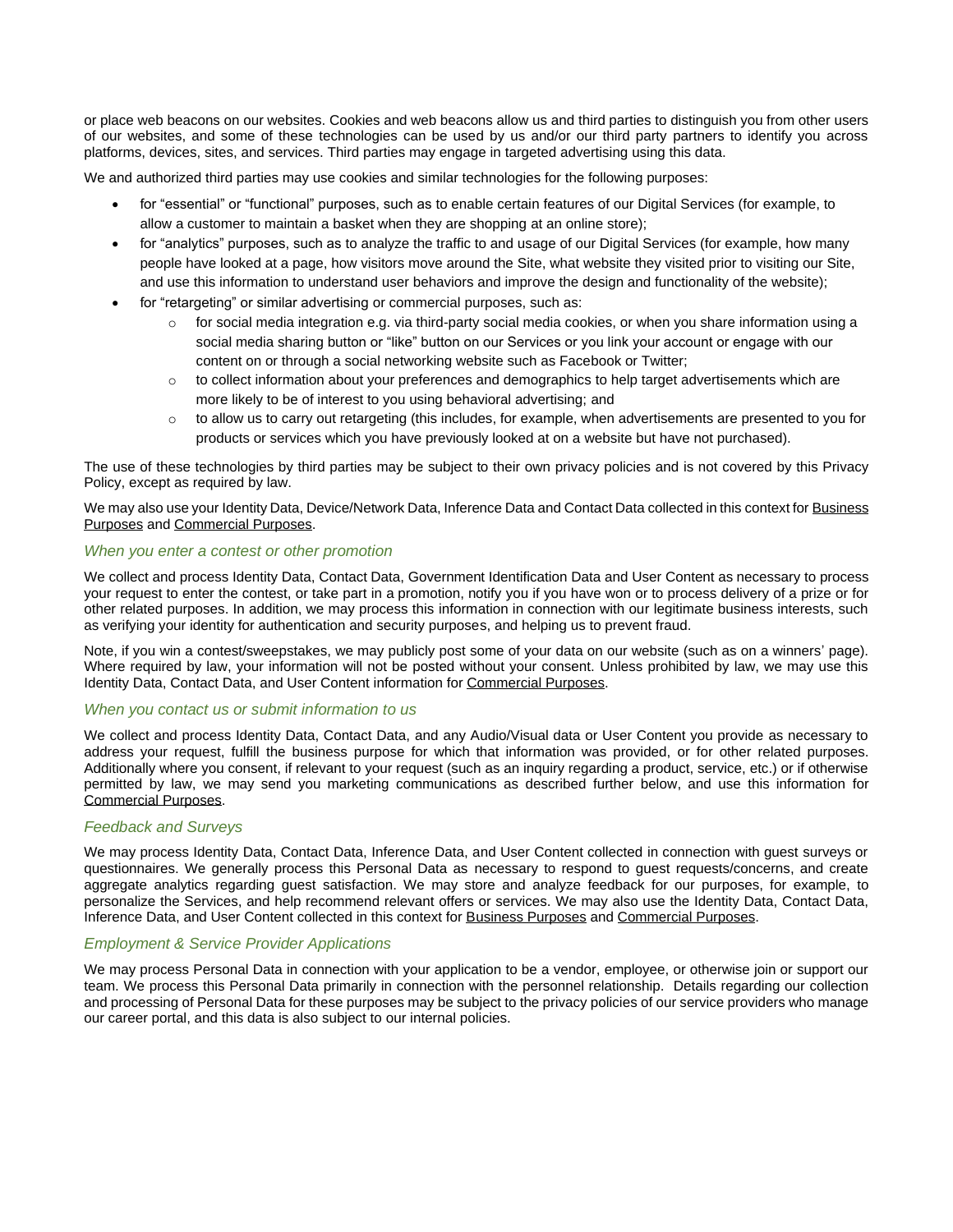### <span id="page-5-0"></span>How we Process Personal Data for Business Purposes

We and our service providers process Personal Data we hold for numerous business purposes, depending on the context of collection, your [rights](#page-8-1) and [choices,](#page-8-2) and our legitimate business interests. For example, we generally process Personal Data in connection with:

#### *Service Provision and Contractual Obligations*

We process any Personal Data as is necessary to provide our Service, to provide you with the products and services you purchase or request, to authenticate users and their rights to access the Service, or various data, features, or functionality, and as otherwise necessary to fulfill our contractual obligations to you, and provide you with the information, features, and services you request. Additionally, we use information to authenticate your right to access our properties and locations, deliver products and services, and for other related matters. Similarly, we may use Personal Data as necessary to audit compliance, and log or measure aspects of service delivery (e.g. to document ad impressions).

#### *Internal Processing and Service Improvement*

We may use any Personal Data we process through our Services as necessary in connection with our legitimate business interests in improving the design of our Service, understanding how are Services are used or function, for customer service purposes, in connection with logs and metadata relating to service use, and for debugging and similar purposes relating our identification of errors and improving the stability of the Service. Additionally, we may use Personal Data to understand what parts of our Service are most relevant to Users, how Users interact with various aspects of our Service, how our Service performs or fails to perform, etc., or we may analyze use of the Service to determine if there are specific activities that might indicate an information security risk to the Service or our Users.

#### *Security and Incident Detection*

Whether online or off, we work to ensure that our Services are secure. We may process any Personal Data we collect in connection with our legitimate business interest in ensuring that our properties and locations are secure, identify and prevent crime, prevent fraud, and ensure the safety of our guests. Similarly, we process Personal Data on our Digital Services as necessary to detect security incidents, protect against, and respond to malicious, deceptive, fraudulent, or illegal activity. We may analyze network traffic, device patterns and characteristics, maintain and analyze logs and process similar Personal Data in connection with our information security activities.

#### *Compliance, health, safety, public interest*

We may also process any Personal Data as necessary to comply with our legal obligations, such as where you exercise your rights under data protection law and make requests, for the establishment and defense of legal claims, or where we must comply with our legal obligations, lawful requests from government or law enforcement officials, and as may be required to meet national security or law enforcement requirements or prevent illegal activity. We may also process data to protect the vital interests of individuals, or on certain public interest grounds, each to the extent allowed under applicable law. Please see the data sharing section for more information about how we disclose Personal Data in extraordinary circumstances.

#### *Aggregated data*

We process Personal Data about our customers and users in order to identify trends (to create aggregated and anonymized data about our customers/users, buying and spending habits, use of our Services, and other similar information ("**Aggregated Data**"). We may pass Aggregated Data to certain third parties to give them a better understanding of our business and to improve our Services. Aggregated Data will not contain information from which you may be personally identified.

#### *Personalization*

We process certain Personal Data in connection with our legitimate business interest in personalizing our Services. For example, aspects of the Digital Services may be customized to you based on your interactions with our Digital Services and other content. This processing may involve the creation and use of Inference Data relating to your preferences.

#### *Other Business Purposes*

If we process Personal Data in connection with our Service in a way not described in this Privacy Policy, this Privacy Policy will still apply generally (e.g. with respect to your rights and choices) unless otherwise stated at collection. We will process such information in accordance with the notice provided at the time of collection or in a manner that is necessary and proportionate to achieve the purpose for which the Personal Data was collected, or for another purpose that is compatible with the context in which the Personal Data was collected.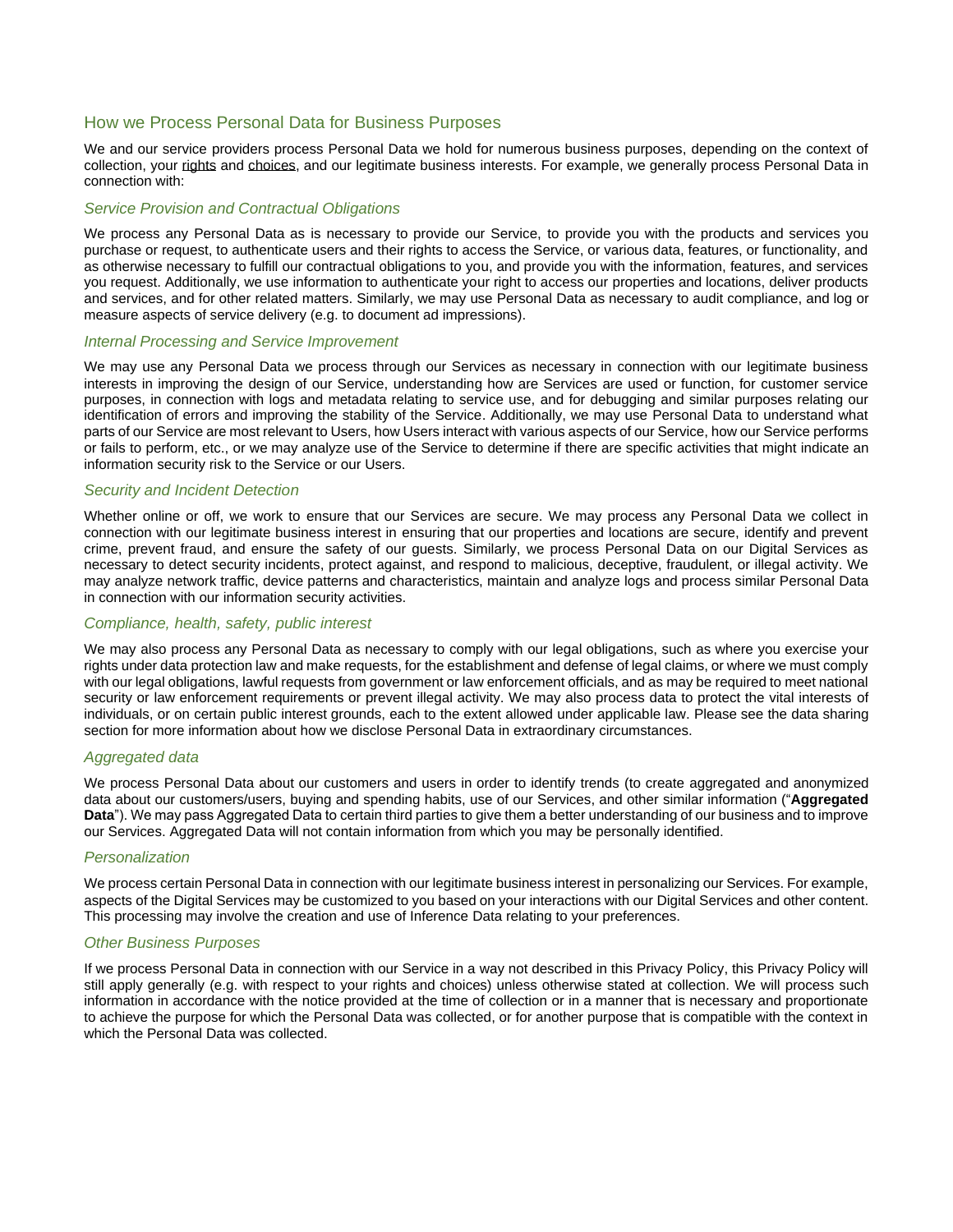### <span id="page-6-1"></span>How we Process Personal Data for Commercial Purposes

We and certain third parties process Personal Data we hold for certain commercial purposes, depending on the context of collection and you[r rights](#page-8-1) an[d choices,](#page-8-2) including:

### <span id="page-6-3"></span>*Personalization & Consumer Profiles*

In order to understand our customers' preferences, and better recommend products and services to our prior customers, we may create a "**Consumer Profile**" by linking together and analyzing Personal Data collected in the following contexts:

- [When you make a purchase or other transaction through our Service](#page-3-3)
- [When you stay at properties we](#page-3-4) own or operate.
- When you access or use our Digital Services
- [Cookies and other tracking technologies](#page-3-2)
- [When you enter a contest or other promotion](#page-4-0)
- [When you contact us or submit information to us](#page-4-1)
- [Feedback and Surveys](#page-4-2)

We may also augment Consumer Profiles with Personal Data that we create (such as Inference Data) or that we receive from our affiliates or third parties, and may include Personal Data such as Services you have used or purchased, information about when you have visited our properties and what activities you participated in, and demographic data.

We use Consumer Profiles for our legitimate interests in market research and statistical analysis in connection with the improvement of our Services. For example, we may analyze the Personal Data of people who have made a reservation for a particular itinerary in the past and compare them with other people in our database. If we identify people in the database who have similar Personal Data to the previous guests, we may then target marketing via emails to the new people. We may conduct the profiling and send these emails automatically. We may also use this information for other Commercial Purposes.

#### *Marketing Communications*

Consistent with our legitimate business interests, we (or if appropriate, our third-party partners) may send you marketing and promotional communications if you sign up for such communications or purchase products or services from us. Where allowed, we may also send you these communications if you register for our Services or for a promotion, or in connection with your communications with or submission of User Content to us. These communications may be personalized or customized based on your user profile. We may also collect Device/Network Data and Contact Data so that we can determine whether you have opened an email or interacted with our communications, and we may generate Inference Data based on these interactions. We may also process this Personal Data for targeted advertising. However, where consent to processing is required by law, we will link and process this information for targeted advertising with appropriate consent.

#### <span id="page-6-2"></span>*Targeted Advertising*

We and certain third parties operating on or through our Services, may engage in targeted advertising. This form of advertising includes various parties and services providers, including third party data controllers, engaged in the processing of Personal Data in connection with advertising. These parties may be able to identify you across sites, devices, and over time.

The parties that control the processing of Personal Data for behavioral advertising may create or leverage information derived from personalization and profiling. In some cases, these parties may also develop and assess aspects of a profile about you to determine whether you are a type of person a company wants to advertise to, and determine whether and how ads you see are effective. These third parties may augment your profile with demographic and other Inference Data derived from these observations, and may also track whether you view, interact with, or how often you have seen an ad, or whether you complete a purchase for something you saw in an advertisement.

We generally use targeted advertising for the purpose of marketing our Services and third-party goods and services, to send marketing communications, including by creating custom marketing audiences on third-party websites (such as Facebook).

# <span id="page-6-0"></span>**How We Share Personal Data**

*Affiliates* In order to streamline certain business operations, improve Service personalization and behavioral marketing, develop products and services that better meet the interests and needs of our customers, and promote information we believe will be of interest to you, we will share your Personal Data internally within our family of companies, as well as our current future affiliated entities.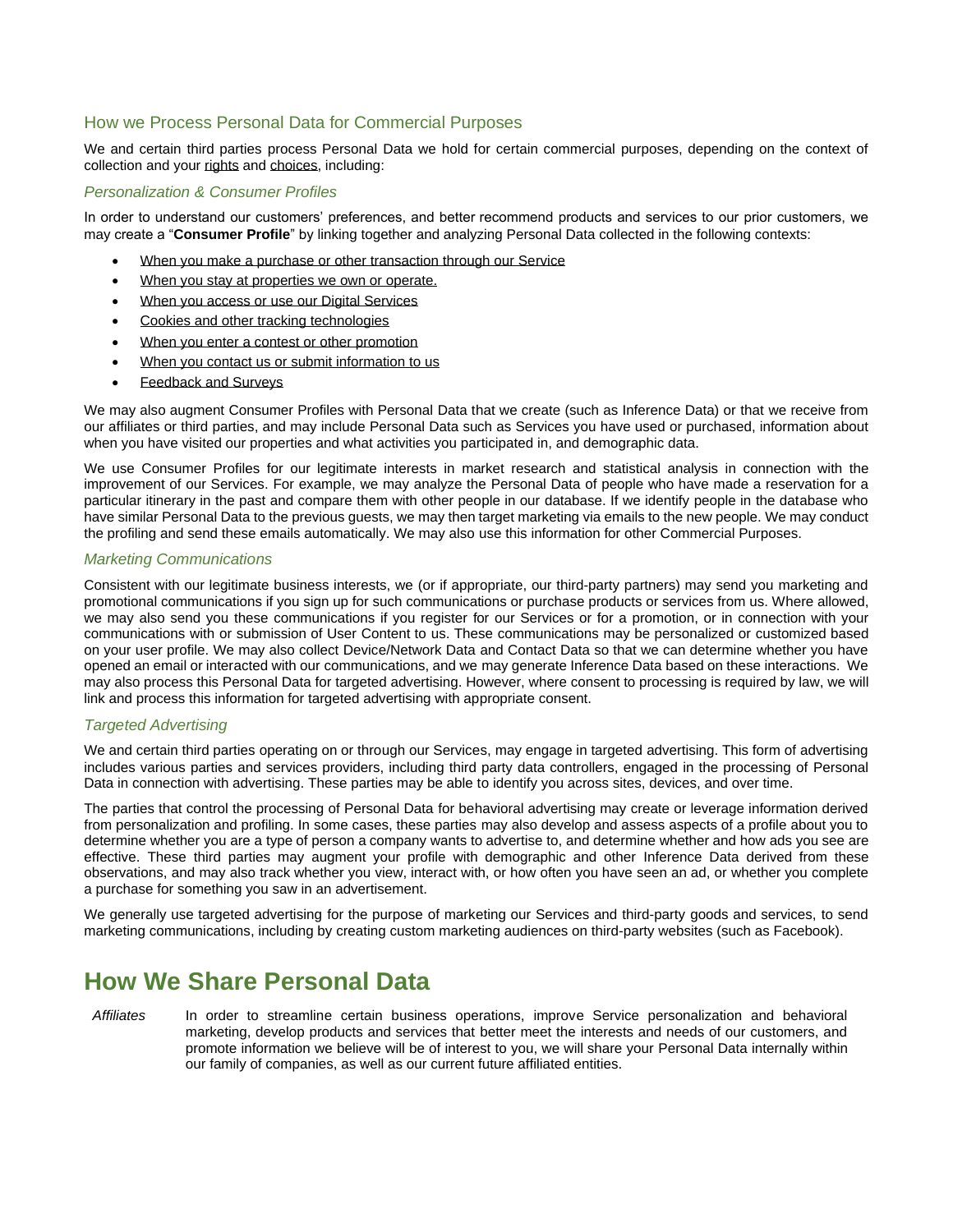*Service Providers & Agents* In connection with our general business operations, product/service improvements, to enable certain features, and in connection with our other legitimate business interests and business purposes, we may share your Personal Data with service providers who provide certain services or process data on our behalf. For example, we may use cloud-based hosting providers to host our Service or may disclose information as part of our own internal operations or other business purposes (which may include the legitimate interests and business purposes of the Service Provider themselves).

> See the [California Rights & Disclosures](#page-10-2) section for a list of categories of Personal Data disclosed for Business Purposes.

*Social Media Platforms* In order to improve personalization, deliver more relevant advertisements, and develop better products and services, we may share certain Personal Data with current or future affiliated entities and trusted third parties for marketing, advertising, or other commercial purposes, and we may allow third parties (such as Facebook and social media advertisers, ad exchanges, data management platforms, or ad servers) to operate on our Services and process data fo[r targeted advertising.](#page-6-2) These transfers may be made for [Commercial Purposes.](#page-6-1)

> Additionally, If you use any social media plugin, API, or other similar feature, use an event hashtag or similar link, or otherwise interact with us or our Services via social media, we may make your post available on our Services or to the general public. We may share, rebroadcast, or redisplay Personal Data or other information in the post to the extent permitted by the relevant social media service.

*Data Aggregators* In connection with our marketing operations, and subject to Users' rights and choices, we may share certain Personal Data with data aggregators for [Commercial Purposes.](#page-6-1) These disclosures can help better personalize our Services, the services of third parties, enrich [Consumer](#page-6-3) Profiles and help ensure that you see advertisements that are more relevant to your interests.

- *Successors* Your Personal Data may be shared if we go through a business transition, such as a merger, acquisition, liquidation, or sale of all or a portion of our assets. For example, Personal Data may be part of the assets transferred, or may be disclosed (subject to confidentiality restrictions) during the due diligence process for a potential transaction.
- *Lawful Recipients* In limited circumstances, we may, without notice or your consent, access and disclose your Personal Data, any communications sent or received by you, and any other information that we may have about you to the extent we believe such disclosure is legally required, to prevent or respond to a crime, to investigate violations of our Terms of Use, in the vital interests of us or any person, or in such other circumstances as may be required or permitted by law. Note, these disclosures may be made to governments that do not ensure the same degree of protection of your Personal Data as your home jurisdiction. We may, in our sole discretion (but without any obligation), object to the disclosure of your Personal Data to such parties.

# <span id="page-7-0"></span>**International Transfers of Personal Data**

If you are located outside the US, your Personal Data may be transferred to and/or processed in a location outside of the European Economic Area (EEA).

Your Personal Data may also be processed by staff operating in the United States or outside the EEA working for us, other members of our family of companies or third-party data processors. Such staff may be engaged in, among other things, the provision of our Services to you, the processing of transactions and/or the provision of support services.

Some countries outside the EEA do not have laws that protect your privacy rights as extensively as those in the EEA. However, if we do transfer your Personal Data to other territories, we will put in place appropriate safeguards to ensure that your Personal Data are properly protected and processed only in accordance with this Privacy Policy. We may transfer Personal Data from the EEA to the US using the EU standard contractual clauses, the EU-U.S. Privacy Shield Program, under Binding Corporate Rules, or other lawful mechanisms. You can obtain more information about the safeguards we put in place b[y contacting us.](#page-1-1)

# <span id="page-7-1"></span>**EU-U.S. Privacy Shield**

We comply with the EU-U.S. and U.S.-Swiss Privacy Shield Frameworks set forth by the U.S. Department of Commerce with respect to our collection, use, and retention of Personal Data from European Union member countries and Switzerland. We have certified that we adhere to the Privacy Shield Principles of Notice, Choice, Accountability for Onward Transfer, Security, Data Integrity and Purpose Limitation, Access, and Recourse, Enforcement and Liability. Furthermore, we require third party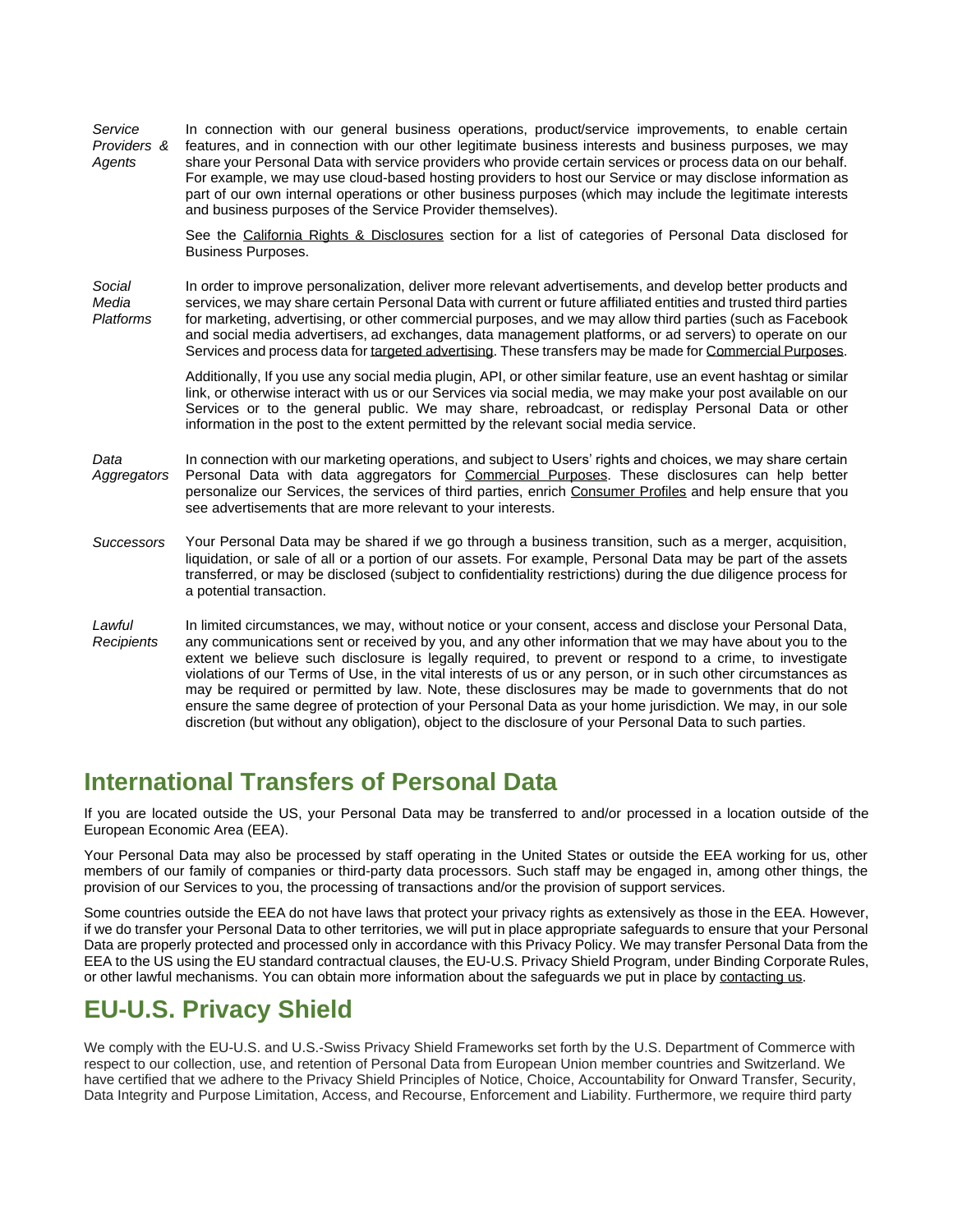recipients of EU/Swiss residents' Personal Data to agree to respect these principles, and we accept liability for third parties' processing of EU/Swiss residents' data to the extent required by law.

If there is any conflict between the policies in this Privacy Policy and the Privacy Shield Principles, the Privacy Shield Principles shall govern. To learn more about the Privacy Shield program, please visit [https://www.privacyshield.gov.](https://www.privacyshield.gov/) You may view the list of Privacy Shield companies [here.](https://www.privacyshield.gov/list)

We encourage users to [contact](#page-1-1) us if you have any concerns about our compliance with this Privacy Policy and the Privacy Shield Framework. In compliance with the EU-U.S./U.S.-Swiss Privacy Shield Principles, we commit to resolving complaints about your privacy and our collection or use of your Personal Data. EU/Swiss residents with inquiries or complaints regarding this Privacy Policy should first contact us at the address below. We will respond to complaints from EU/Swiss residents within 45 days.

If any complaints by EU/Swiss residents cannot be resolved informally, we have agreed to participate in the JAMS dispute resolution procedures pursuant to EU-U.S./U.S.-Swiss Privacy Shield principles. EU/Swiss residents with unresolved complaints may refer them to may refer them to JAMS [here.](https://www.jamsadr.com/file-an-eu-us-privacy-shield-or-safe-harbor-claim/) Under certain circumstances, these dispute resolution processes may result in your ability to invoke binding arbitration. As a U.S. company, we are also subject to the investigatory and enforcement power of the FTC regarding our compliance with the Privacy Shield Framework and this Privacy Policy, and users may direct complaints to the FTC in the event the dispute resolution processes described above is unsatisfactory.

# **How We Retain Your Personal Data**

We retain Personal Data for so long as it, in our discretion, remains relevant to its purpose, and in any event, for so long as is required by law. We will review retention periods periodically and may sometimes pseudonymize or anonymize data held for longer periods, if appropriate.

# <span id="page-8-0"></span>**Your Rights & Choices**

You may have certain rights and choices regarding the Personal Data we process. Please note, these rights may vary based on the country or state where you reside, and our obligations under applicable law.

- Additional information regarding individuals' rights in California are available [here.](#page-10-2)
- Additional information regarding individuals' rights in the EU/EEA/Switzerland/Cayman Islands are available [here.](#page-10-0)

# <span id="page-8-1"></span>Your Rights

To the extent applicable law grants you the right to do so, and subject to any necessary verification, you may have the right to:

- request that we provide you with a copy of the Personal Data which we hold about you;
- request that we update any of your Personal Data which are inaccurate or incomplete;
- request that we delete any of your Personal Data which we are holding; or
- request that we provide your Personal Data to you or a third-party provider of services in a structured, commonlyused and machine-readable format.

To submit a request, you may [contact our Data Privacy Team.](#page-1-1) Your request must include your name, email address and postal address and we may require proof of your identity.

### <span id="page-8-2"></span>Your Choices

### *Marketing Communications.*

You can withdraw your consent to receive marketing communications by clicking on the unsubscribe link in an email. You can also withdraw your consent to receive marketing communications or any other consent you have previously provided to us by [contacting us.](mailto:marketing@seaisland.com) To opt-out of the collection of information relating to email opens, configure your email so that it does not load images in our emails.

### *Withdrawing Your Consent/Opt-Out*

Where we are processing your Personal Data based on your consent, you may change your mind and withdraw your consent at any time. The consequence of you withdrawing consent might be that we cannot perform certain Services for you, such as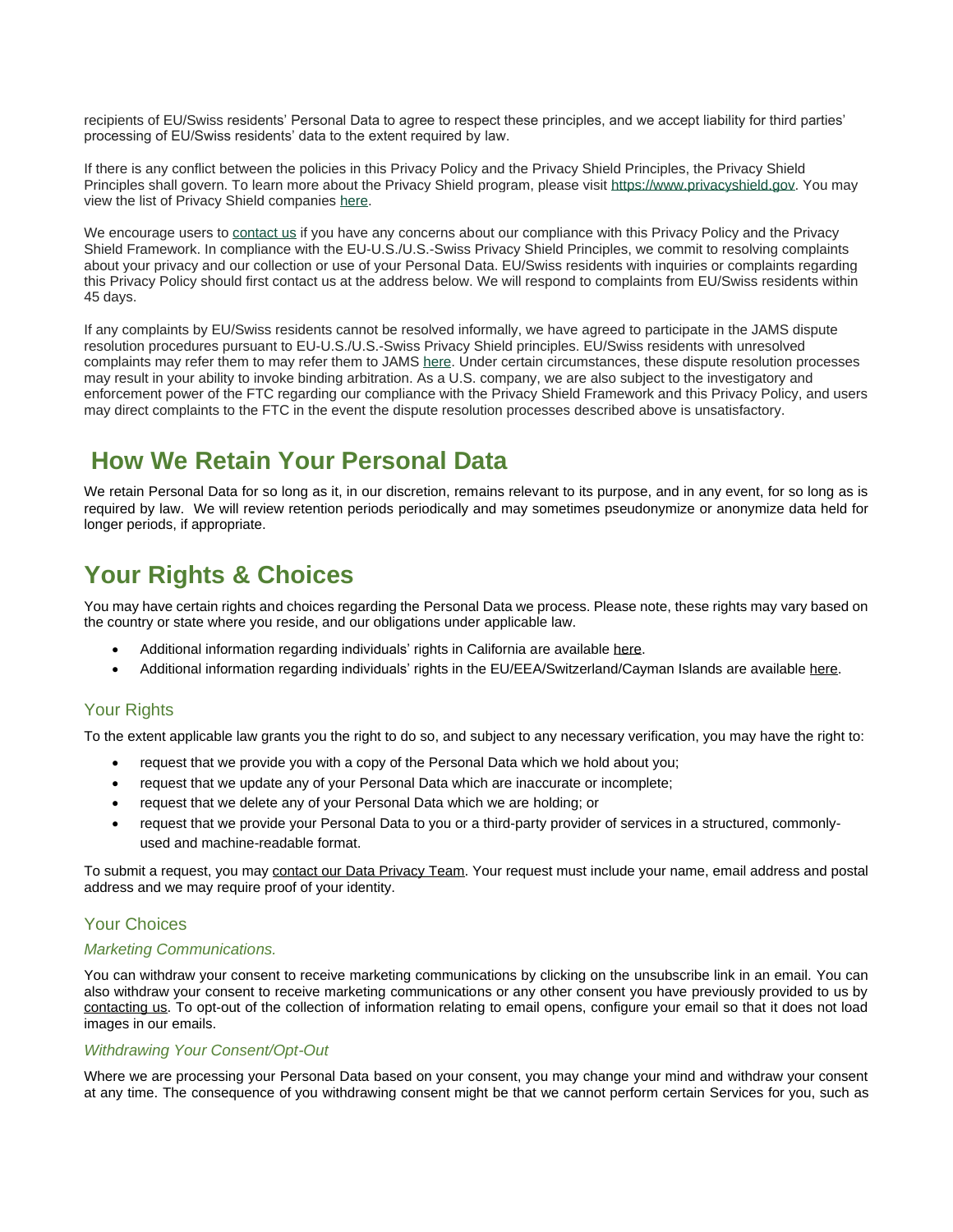location-based services, personalization or providing certain types of advertising, or other services conditioned on your consent or choice not to opt-out.

#### *Location Preferences*

You may control or limit location data that we collect through our Services by changing your preferences in your device's location services preferences menu, or through your choices regarding the use of Bluetooth, WiFi, and other network interfaces you may use to interact with our Services. However, please note that use of RFID technologies may be necessary for the functioning of hardware required for certain processing of Personal Data. Note, general location data may still be collected if you opt out of specific location services.

### *Do-Not-Track*

Our Services do not respond to your browser's do-not-track request. If you do not want information collected through the use of cookies, you can manage/deny cookies (and certain technologies) using your browser's settings menu. You must opt out of third party services directly via the third party. For example, to opt-out of Google's analytic and marketing services, visit Google [Analytics Terms of Use,](http://www.google.com/analytics/tos.html) th[e Google Privacy Policy,](http://www.google.com/privacypolicy.html) o[r Google Analytics Opt-out.](https://tools.google.com/dlpage/gaoptout?hl=en-GB)

#### *Advertising*

You may opt out or withdraw your consent to behavioral advertising. In some cases, we may be able to process third party optout requests directly (e.g. when you click the "do not sell my personal information" link on our website), however in some cases, you must opt out of third party services directly via the third party. For example, to opt out of Google's use of cookies, visit Google's Ads Settings, [here.](https://adssettings.google.com/) If you wish to take steps to opt-out of tracking by certain online advertisers, you can visit the Digital Advertising Alliance's opt-out page at <http://www.aboutads.info/choices> or the Network Advertising Initiative at [www.networkadvertising.org/optout\\_nonppii.asp.](http://www.networkadvertising.org/optout_nonppii.asp) You can limit or opt out of our processing for behavioral advertising by [contacting us.](#page-1-1)

#### *Regional Rights*

See th[e Your California Privacy Rights](#page-10-2) section for additional information regarding other privacy rights under California law.

Residents and others in the EU, EEA and Cayman Islands may have rights under EU and other law. See the Your EU/Other [Privacy Rights](#page-10-0) section for additional information.

# <span id="page-9-0"></span>**How We Protect Your Personal Data**

We use industry standard technical and organizational security measures to protect your Personal Data. We cannot guarantee the security of your Personal Data when you transmit it to us, and any such transmission is at your own risk.

If you have a password which enables you to access one of our Services, you are responsible for keeping this password confidential. We ask you not to share a password with anyone.

# <span id="page-9-1"></span>**Third Party Websites and Mobile Applications**

We are not responsible for the privacy policies, content or security of any linked third party websites or mobile applications. We recommend that you check the privacy and security policies of each and every website and mobile application that you visit.

# <span id="page-9-2"></span>**Minors**

Our Services are neither directed at nor intended for use by children under the age of 13 in the US, or under the age of 13 to 16 in the EU, depending on the local jurisdiction. We do not knowingly collect Personal Data from such individuals. If we learn that we have inadvertently done so, we will promptly delete it. Do not access or use the Services if you are not of the age of majority in your jurisdiction unless you have the consent of your parent or guardian.

# <span id="page-9-3"></span>**Changes To Our Privacy Policy**

We reserve the right to change our Privacy Policy from time to time. Any such changes will be posted on this page so that we can keep you informed about how we process your Personal Data. We recommend that you consult this page frequently so that you are aware of our latest Privacy Policy and can update your preferences if necessary. Your continued use of our Services shall constitute your acceptance of any revised Privacy Policy.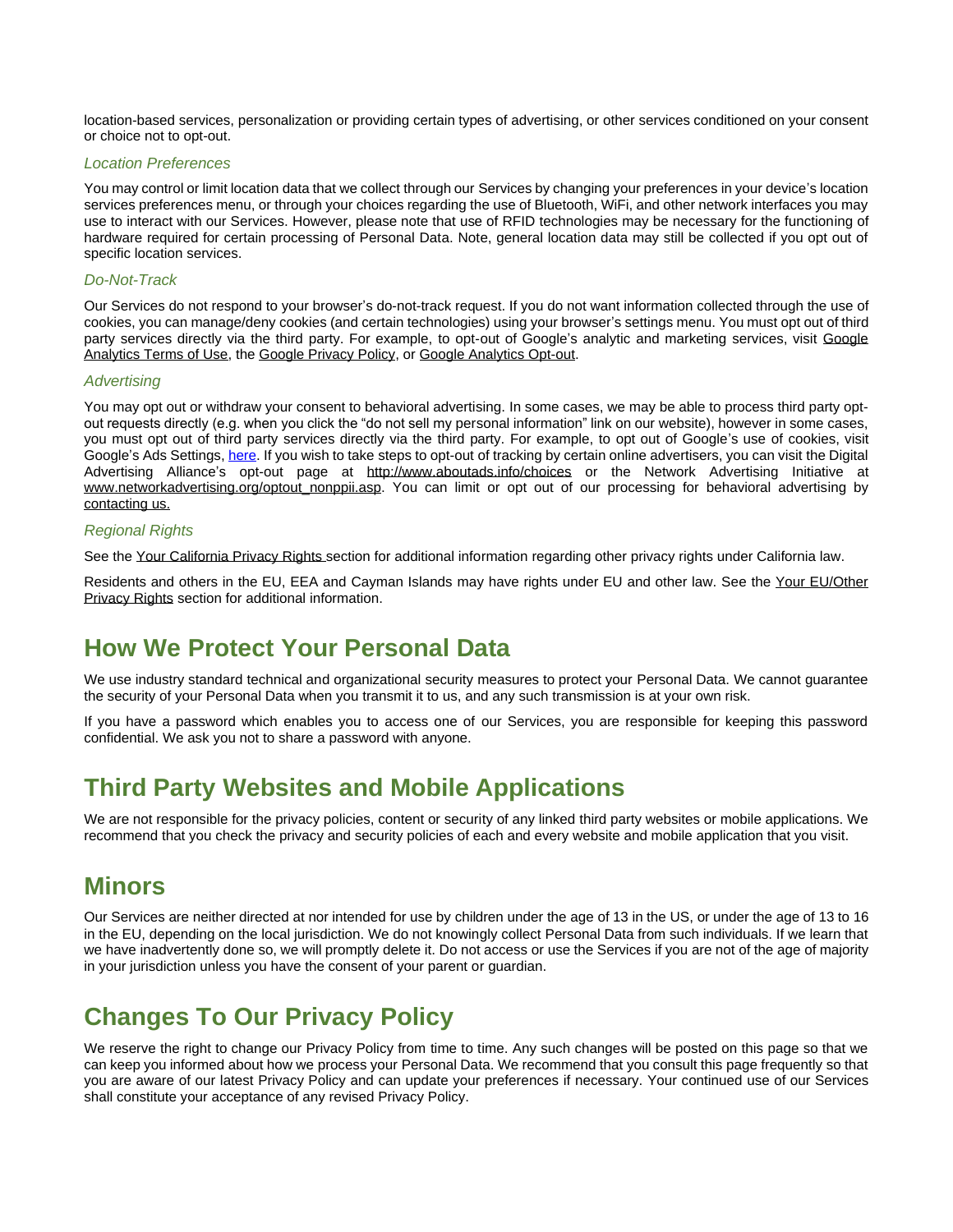# <span id="page-10-0"></span>**Additional Rights and Disclosures: EU/EEA, Switzerland, Cayman Islands, etc.**

### <span id="page-10-1"></span>Your EU/Other Privacy Rights

Under the GDPR and analogous legislation, you may have the following rights notwithstanding those set forth in the Rights & Choices section above, subject to your submission of an appropriately verified request:

- *Access:* You may have a right to know what information we collect, use, disclose, or sell, and you may have the right to receive a list of that Personal Data and a list of the third parties (or categories of third parties) with whom we have received or shared Personal Data, to the extent required and permitted by law. You may be able to access some of the Personal Data we hold about you directly through the account settings menu. *Rectification:* You may correct any Personal Data that we hold about you to the extent required and permitted by law. You may be able to make changes to much of the information you provided to us using the account settings menu. *Delete:* To the extent required by applicable law, you may request that we delete your Personal Data from our systems. We may delete your Personal Data entirely, or we may anonymize or aggregate your information such that it no longer reasonably identifies you. Contact us as part of your request to determine how your Personal Data will be erased in connection with your request. *Data Export:* To the extent required by applicable law, we will send you a copy of your Personal Data in a common portable format of our choice.
- *Objection:* You may have the right under applicable law to object to our processing of your Personal Data that we undertake without your consent in connection with our legitimate business interests (including any processing specified as such, or processed under this Privacy Policy for a [Business Purpose\)](#page-5-0). You may do so by [contacting us.](#page-1-1) Note that we may not be required to cease, or limit processing based solely on that objection, and we may continue processing cases where our interests in processing are balanced against individuals' privacy interests.

You may also object to processing for direct marketing purposes. We will cease this processing upon your objection.

*Regulator Contact:* You may have the right to contact or file a complaint with regulators or supervisory authorities about our processing of Personal Data. To do so, please contact your local data protection or consumer protection authority.

# <span id="page-10-2"></span>**Additional Rights and Disclosures: California**

### <span id="page-10-3"></span>Your California Privacy Rights

Under the California Consumer Privacy Act ("**CCPA**") and other California laws, California residents may have the following rights in addition to those set forth in the [Rights & Choices](#page-8-0) section above, subject to your submission of an appropriately verified request where required by applicable law (see below for verification requirements):

- *Right to Know* You may request any of following, for the 12 month period preceding your request: (1) the categories of Personal Data we have collected about you, or that we have sold, or disclosed for a commercial purpose; (2) the categories of sources from which your Personal Data was collected; (3) the business or commercial purpose for which we collected or sold your Personal Data; (4) the categories of third parties to whom we have sold your Personal Data, or disclosed it for a business purpose; and (5) the specific pieces of Personal Data we have collected about you.
- *Right to Delete* You have the right to delete certain Personal Data that we hold about you, subject to exceptions under applicable law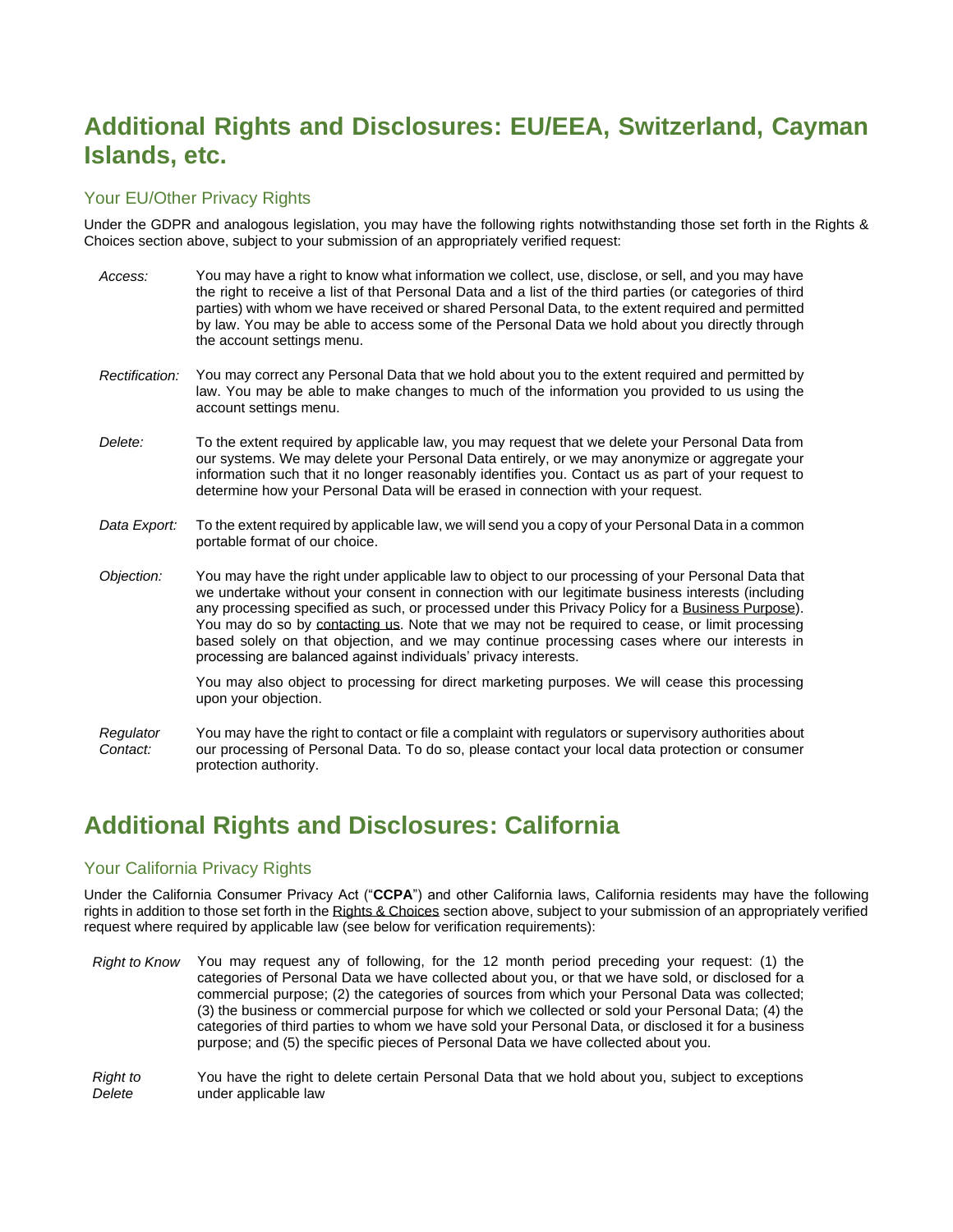*Right to Non-Discrimination* You have the right to not to receive discriminatory treatment as a result of your exercise of rights conferred by the CCPA.

*Direct Marketing* You may request a list of Personal Data we have disclosed about you to third parties for direct marketing purposes during the preceding calendar year.

- *Opt-Out of Sale* Sea Island does not currently "sell" personal information (as defined by the CCPA). If we do begin to engage in data sales in the future, California residents will have the right to opt-out of these sales in accordance with the CCPA.
- *Minors'* As noted above, we do not currently engage in the "sale" of personal information (as defined by the CCPA). To the extent we have actual knowledge that we collect or maintain personal information of a minor under age 16, those minors between the age of 13 and 16 must opt in to any sales of personal information (as defined under CCPA), and minors under the age of 13 must have a parent consent to sales of personal information (as defined under CCPA); all minors have the right to optout later at any time. Minors under age 13 may have other rights under the Children's Online Privacy Protection Act ("COPPA").
- *Minors' User Content* Individuals under the age of 18 in California can delete or remove posts using the same deletion or removal procedures described above, or otherwise made available through the Services. If you have questions about how to remove your posts or if you would like additional assistance with deletion you can contact us. We will work to delete your information, but we cannot guarantee comprehensive removal of that content or information posted through the Services.

### <span id="page-11-0"></span>Submission of Requests

You may submit requests, as follows (see below for summary of required verification information):

| For Right to<br><b>Know or Right</b><br>to Delete<br>Requests: | Please email privacy@seaisland.com call (844) 993-9887.                                                                        |
|----------------------------------------------------------------|--------------------------------------------------------------------------------------------------------------------------------|
| Direct<br>Marketing or<br><b>User Content</b><br>Requests:     | You may request a list of any relevant direct marketing disclosures via email to our privacy<br>team at privacy@seaisland.com. |

### <span id="page-11-1"></span>Verification of Requests

All rights requests must be verified to ensure that the individual making the request is authorized to make that request, to reduce fraud, and to ensure the security of your Personal Data. We may require that you provide the email address we have on file for you (and verify that you can access that email account) as well as an address, phone number, or other data we have on file, in order to verify your identity. If an agent is submitting the request on your behalf, we reserve the right to validate the agent's authority to act on your behalf.

#### <span id="page-11-2"></span>Data Processing

#### *Categories of Personal Data Disclosed for Business Purposes*

For purposes of the CCPA, we may disclose to Service Providers for "business purposes" the following categories of Personal Data: Identity Data, Contact Data, Government Identification Data, Location Data, Device/Network Data, Commercial Data, Inference Data, Financial Data, Audio/Visual Data, Health Data, and User Content.

#### *Right to Know*

| <b>Category of</b><br>Data | Context | Category of<br><b>Sources</b> | <b>Business Purposes</b> | Commercial<br><b>Purposes</b> | Category of<br><b>Recipients</b> |
|----------------------------|---------|-------------------------------|--------------------------|-------------------------------|----------------------------------|
|----------------------------|---------|-------------------------------|--------------------------|-------------------------------|----------------------------------|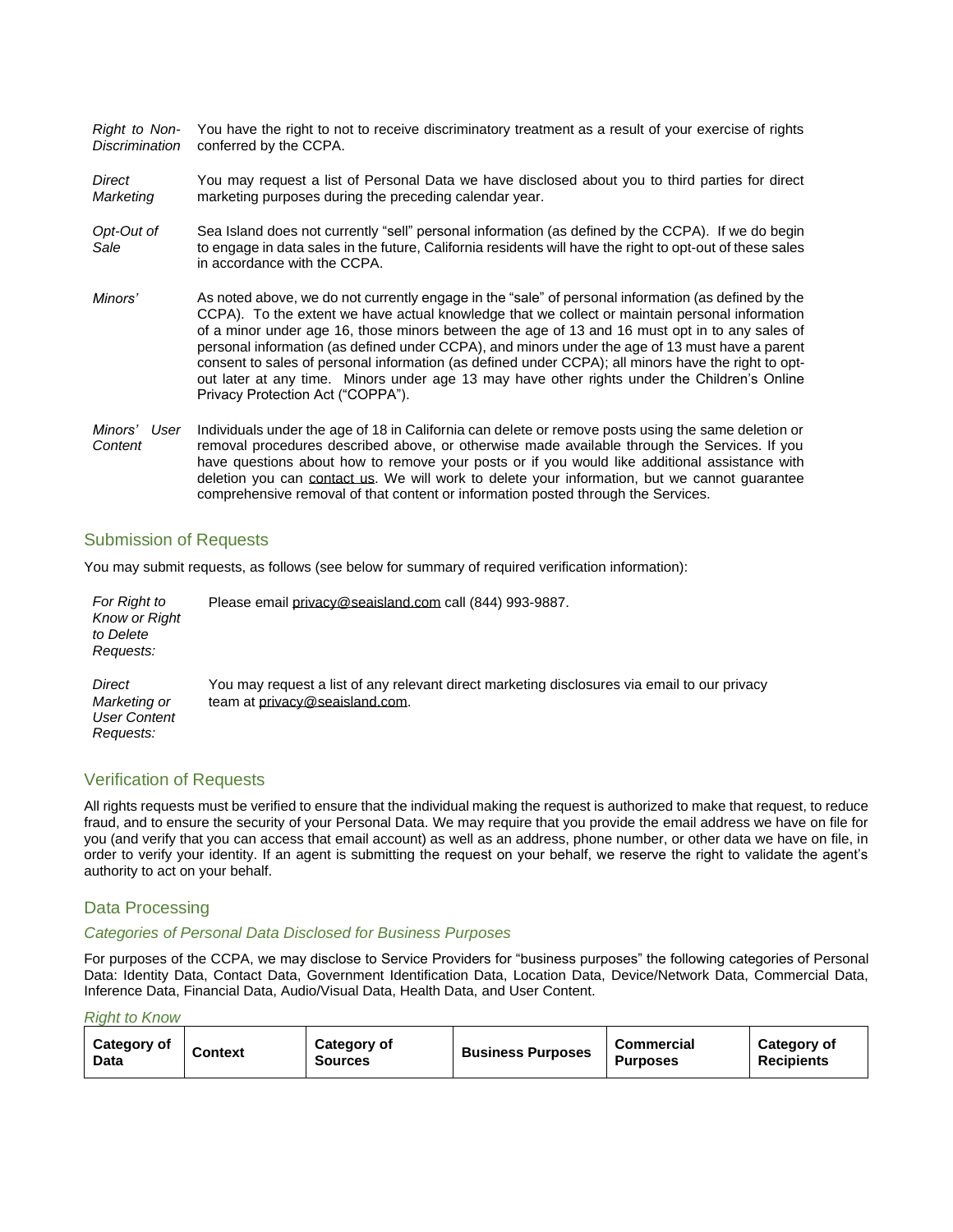| <b>Identity Data</b> | • When you<br>make a<br>purchase or<br>other<br>transaction<br>through our<br>Service<br>• When visit our<br>properties<br>• When you<br>access or use<br>our Digital<br>Services<br>• Cookies and<br>other tracking<br>technologies<br>• Feedback and<br>Surveys<br>• When you<br>enter a<br>contest or<br>promotion<br>• When you<br>contact us or<br>submit<br>information to<br>us              | From you; Automatic<br>collection; Service<br>providers; Agents<br>and partners;<br>Aggregators and<br>advertisers; Social<br>media companies;<br>Data we create/infer | Service Provision and<br>Contractual<br>Obligations; Internal<br>Processing and<br>Service Improvement;<br>Security and Incident<br>Detection;<br>Compliance, health,<br>safety, public interest;<br>Aggregated data;<br>Personalization;<br><b>Other Business</b><br>Purposes | Personalization &<br><b>Consumer Profiles:</b><br>Marketing<br>Communications;<br>Targeted<br>advertising; Data<br>Sales | Affiliates:<br>Service<br>Providers;<br>Agents; Data<br>Aggregators;<br>Successors;<br>Lawful<br>Recipients |
|----------------------|-----------------------------------------------------------------------------------------------------------------------------------------------------------------------------------------------------------------------------------------------------------------------------------------------------------------------------------------------------------------------------------------------------|------------------------------------------------------------------------------------------------------------------------------------------------------------------------|--------------------------------------------------------------------------------------------------------------------------------------------------------------------------------------------------------------------------------------------------------------------------------|--------------------------------------------------------------------------------------------------------------------------|-------------------------------------------------------------------------------------------------------------|
| <b>Contact Data</b>  | • When you<br>make a<br>purchase or<br>other<br>transaction<br>through our<br>Service<br>• When you visit<br>our properties<br>• When you<br>access or use<br>our Digital<br>Services<br>• Cookies and<br>other tracking<br>technologies<br>• Feedback and<br>Surveys<br>• When you<br>enter a<br>contest or<br>other<br>promotion<br>• When you<br>contact us or<br>submit<br>information to<br>us | From you; Automatic<br>collection; Service<br>providers; Agents<br>and partners;<br>Aggregators and<br>advertisers; Social<br>media companies;<br>Data we create/infer | Service Provision and<br>Contractual<br>Obligations; Internal<br>Processing and<br>Service Improvement;<br>Security and Incident<br>Detection;<br>Compliance, health,<br>safety, public interest;<br>Aggregated data;<br>Personalization;<br><b>Other Business</b><br>Purposes | Personalization &<br><b>Consumer Profiles;</b><br>Marketing<br>Communications;<br>Targeted<br>advertising; Data<br>Sales | Affiliates;<br>Service<br>Providers;<br>Agents; Data<br>Aggregators;<br>Successors;<br>Lawful<br>Recipients |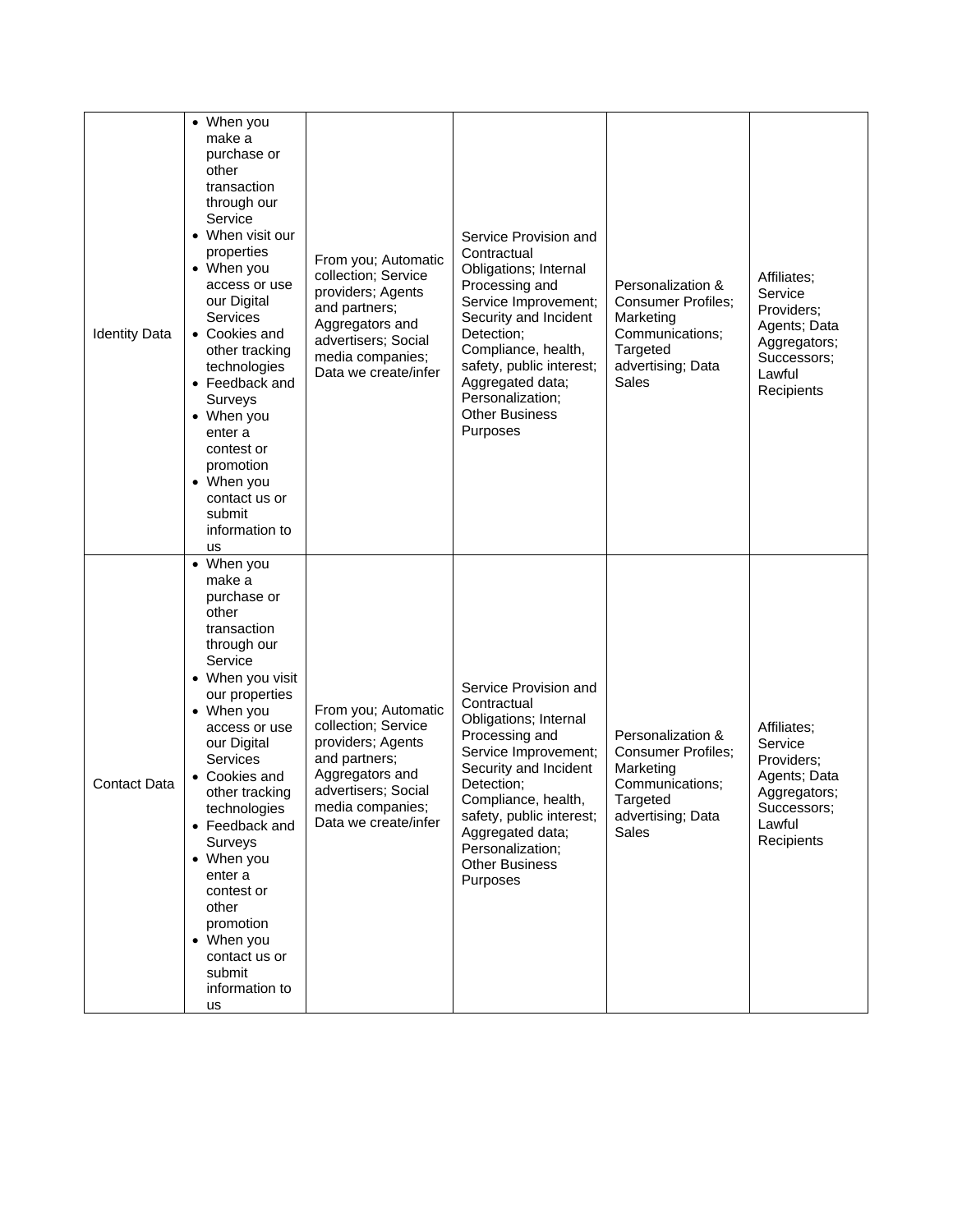| Government<br>Identification<br>Data | When visit our<br>properties<br>(identity<br>verification)<br>• Real estate<br>transactions<br>• When you<br>enter a<br>contest or<br>promotion<br>(winner<br>verification)                                                   | From you                                                                                                                                                                     | Service Provision and<br>Contractual<br>Obligations; Security;<br>Compliance; Other<br><b>Business Purposes</b>                                                                                                                                                                | None                                                                                                                     | Service<br>Providers;<br>Lawful<br>Recipients                                                               |
|--------------------------------------|-------------------------------------------------------------------------------------------------------------------------------------------------------------------------------------------------------------------------------|------------------------------------------------------------------------------------------------------------------------------------------------------------------------------|--------------------------------------------------------------------------------------------------------------------------------------------------------------------------------------------------------------------------------------------------------------------------------|--------------------------------------------------------------------------------------------------------------------------|-------------------------------------------------------------------------------------------------------------|
| Location<br>Data                     | • When you visit<br>our properties<br>• When you<br>access or use<br>our Digital<br>Services                                                                                                                                  | From you; Service<br>Providers                                                                                                                                               | Service Provision and<br>Contractual<br>Obligations; Internal<br>Processing and<br>Service Improvement;<br>Security and Incident<br>Detection;<br>Compliance, health,<br>safety, public interest;<br>Aggregated data;<br>Personalization;<br><b>Other Business</b><br>Purposes | Personalization &<br><b>Consumer Profiles;</b><br>Marketing<br>Communications;<br>Targeted<br>advertising; Data<br>Sales | Affiliates:<br>Service<br>Providers;<br>Agents; Data<br>Aggregators;<br>Successors;<br>Lawful<br>Recipients |
| Device/<br><b>Network</b><br>Data    | • When you<br>make a<br>purchase or<br>transaction<br>through our<br>Service<br>When you visit<br>our properties<br>• When you<br>access or use<br>our Digital<br>Services<br>• Cookies and<br>other tracking<br>technologies | From you;<br>Automatic<br>collection; Service<br>providers; Agents<br>and partners;<br>Aggregators and<br>advertisers; Social<br>media companies;<br>Data we<br>create/infer | Service Provision and<br>Contractual<br>Obligations; Internal<br>Processing and<br>Service Improvement;<br>Security and Incident<br>Detection;<br>Compliance, health,<br>safety, public interest;<br>Aggregated data;<br>Personalization;<br><b>Other Business</b><br>Purposes | Personalization &<br><b>Consumer Profiles;</b><br>Marketing<br>Communications;<br>Targeted<br>advertising; Data<br>Sales | Affiliates:<br>Service<br>Providers;<br>Agents; Data<br>Aggregators;<br>Successors:<br>Lawful<br>Recipients |
| Commercial<br>Data                   | • When you<br>make a<br>purchase or<br>other<br>transaction<br>through our<br>Service<br>• When you visit<br>our properties                                                                                                   | From you; Automatic<br>collection; Service<br>providers; Agents<br>and partners; Data<br>we create/infer                                                                     | Service Provision and<br>Contractual<br>Obligations; Internal<br>Processing and<br>Service Improvement;<br>Security and Incident<br>Detection;<br>Compliance, health,<br>safety, public interest;<br>Aggregated data;<br>Personalization;<br><b>Other Business</b><br>Purposes | Personalization &<br><b>Consumer Profiles;</b><br>Marketing<br>Communications;<br>Targeted<br>advertising; Data<br>Sales | Affiliates;<br>Service<br>Providers;<br>Agents; Data<br>Aggregators;<br>Successors;<br>Lawful<br>Recipients |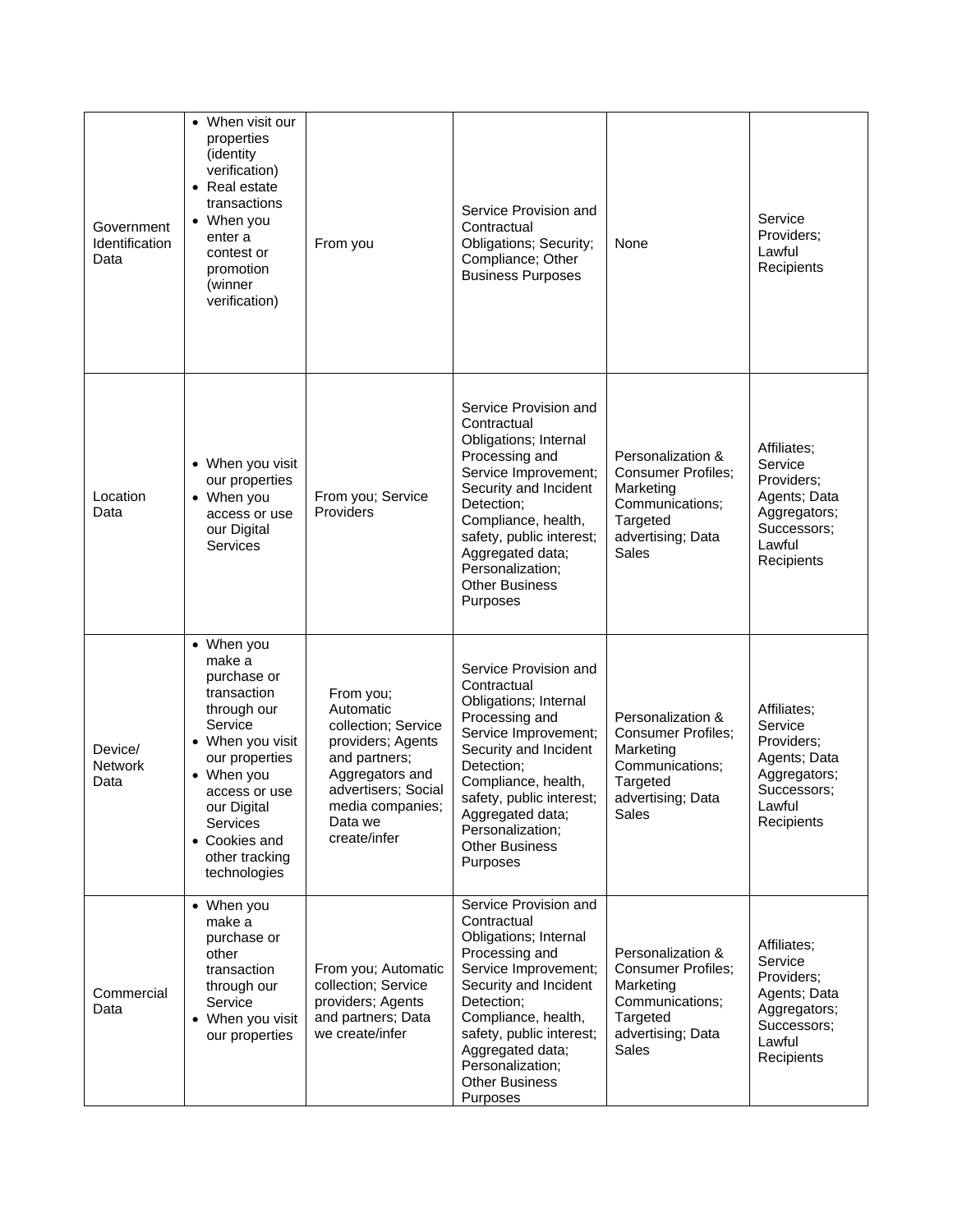| Inference<br>Data    | • When you<br>make a<br>purchase or<br>other<br>transaction<br>through our<br>Service<br>• When you visit<br>our properties<br>• When you<br>access or use<br>our Digital<br>Services<br>• Cookies and<br>other tracking<br>technologies<br>• Feedback and<br>Surveys | From you; Automatic<br>collection; Service<br>providers; Agents<br>and partners;<br>Aggregators and<br>advertisers; Social<br>media companies;<br>Data we create/infer | Service Provision and<br>Contractual<br>Obligations; Internal<br>Processing and<br>Service Improvement;<br>Security and Incident<br>Detection;<br>Compliance, health,<br>safety, public interest;<br>Aggregated data;<br>Personalization;<br><b>Other Business</b><br>Purposes | Personalization &<br><b>Consumer Profiles;</b><br>Marketing<br>Communications;<br>Targeted<br>advertising; Data<br><b>Sales</b> | Affiliates:<br>Service<br>Providers:<br>Agents; Data<br>Aggregators;<br>Successors:<br>Lawful<br>Recipients                               |
|----------------------|-----------------------------------------------------------------------------------------------------------------------------------------------------------------------------------------------------------------------------------------------------------------------|------------------------------------------------------------------------------------------------------------------------------------------------------------------------|--------------------------------------------------------------------------------------------------------------------------------------------------------------------------------------------------------------------------------------------------------------------------------|---------------------------------------------------------------------------------------------------------------------------------|-------------------------------------------------------------------------------------------------------------------------------------------|
| Financial<br>Data    | • When you<br>make a<br>purchase or<br>other<br>transaction<br>through our<br>Service                                                                                                                                                                                 | From you; Service<br>Providers                                                                                                                                         | Service Provision and<br>Contractual<br><b>Obligations; Security</b><br>and Incident<br>Detection;<br>Compliance, health,<br>safety, public interest;<br>Aggregated data;<br><b>Other Business</b><br>Purposes                                                                 | Personalization &<br><b>Consumer Profiles;</b><br>Targeted<br>advertising                                                       | Affiliates;<br>Service<br>Providers;<br>Agents;<br>Successors;<br>Lawful<br>Recipients                                                    |
| Audio/Visual<br>Data | • When you visit<br>our properties<br>Closed<br>$\bullet$<br>Circuit<br>Television<br>(CCTV)                                                                                                                                                                          | From you; Automatic<br>collection; Service<br>Providers                                                                                                                | Service Provision and<br>Contractual<br><b>Obligations; Security</b><br>and Incident<br>Detection;<br>Compliance, health,<br>safety, public interest;<br>Aggregated data;<br><b>Other Business</b><br>Purposes                                                                 | none                                                                                                                            | Service<br>Providers;<br>Successors;<br>Lawful<br>Recipients                                                                              |
| <b>Health Data</b>   | • When you<br>book a<br>reservation or<br>participate in<br>certain<br>activities with<br>us<br>In connection<br>$\bullet$<br>with accidents<br>at our<br>properties                                                                                                  | From you; Service<br>Providers                                                                                                                                         | Service Provision and<br>Contractual<br><b>Obligations; Security</b><br>and Incident<br>Detection;<br>Compliance, health,<br>safety, public interest;<br>Aggregated data;<br><b>Other Business</b><br>Purposes                                                                 | None                                                                                                                            | Service<br>Providers;<br>Successors;<br>Lawful<br>Recipients                                                                              |
| <b>User Content</b>  | • When you<br>access or use<br>our Digital<br>Services<br>• When you<br>enter a<br>contest or<br>other<br>promotion                                                                                                                                                   | From you; Service<br>providers; Agents<br>and partners; Social<br>media companies                                                                                      | Service Provision and<br>Contractual<br>Obligations; Internal<br>Processing and<br>Service Improvement;<br>Security and Incident<br>Detection;<br>Compliance, health,<br>safety, public interest;<br>Aggregated data;                                                          | Personalization &<br><b>Consumer Profiles;</b><br>Marketing<br>Communications;<br>Targeted<br>advertising; Data<br><b>Sales</b> | Affiliates;<br>Service<br>Providers;<br>Social Media<br>Platforms:<br>Agents; Data<br>Aggregators;<br>Successors;<br>Lawful<br>Recipients |